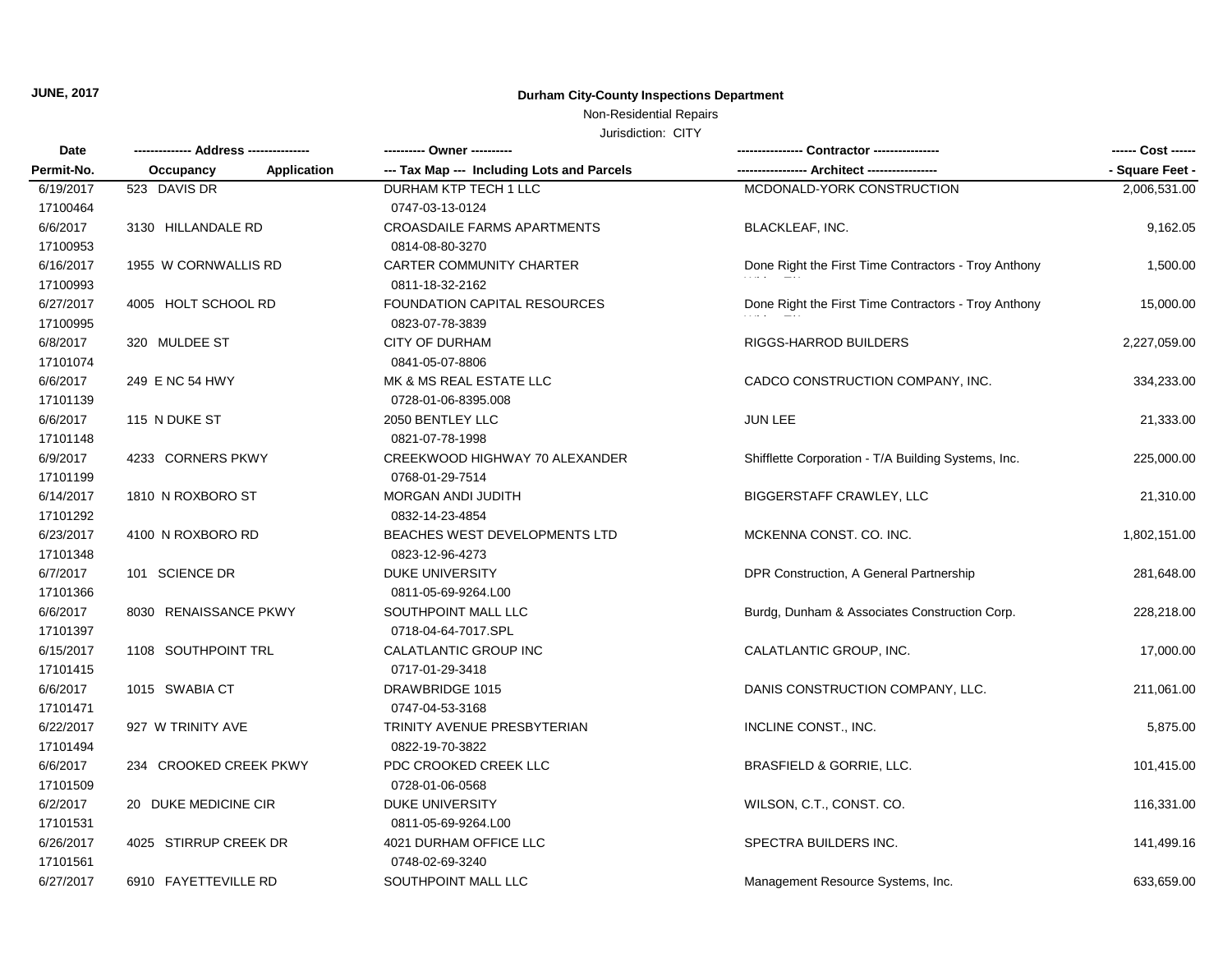#### Non-Residential Repairs

| Date       |                              | ---------- Owner ----------                |                                                   | ------ Cost ------ |
|------------|------------------------------|--------------------------------------------|---------------------------------------------------|--------------------|
| Permit-No. | Application<br>Occupancy     | --- Tax Map --- Including Lots and Parcels |                                                   | - Square Feet -    |
| 17101563   |                              | 0718-04-64-7017.SPL                        |                                                   |                    |
| 6/1/2017   | 2605 MERIDIAN PKWY           | MERIDIAN-OCP LLC                           | <b>Cline Contracting LLC</b>                      | 44,040.00          |
| 17101584   |                              | 0728-02-86-3919                            |                                                   |                    |
| 6/20/2017  | 100 SCIENCE DR               | <b>DUKE UNIVERSITY</b>                     | MITCHELL, O C, JR., INC.                          | 151,730.00         |
| 17101588   |                              | 0811-05-69-9264.L00                        |                                                   |                    |
| 6/26/2017  | 2012 TW ALEXANDER DR         | PEPF TDC LLC                               | Inland Construction Co of North Carolina          | 250,000.00         |
| 17101593   |                              | 0758-01-38-4892                            |                                                   |                    |
| 6/2/2017   | 3800 N ROXBORO ST            | NET RETAIL PARTNERS-DURHAM LLC             | <b>BLACKLEAF, INC.</b>                            | 8,316.00           |
| 17101631   |                              | 0823-16-94-5498                            |                                                   |                    |
| 6/2/2017   | 2301 ERWIN RD                | <b>DUKE UNIVERSITY</b>                     | WILSON, C.T., CONST. CO.                          | 132,033.02         |
| 17101679   |                              | 0811-05-69-9264.L00                        |                                                   |                    |
| 6/21/2017  | 600 E UMSTEAD ST             | SHHP PEARSON LLC                           | WILSON, C.T., CONST. CO.                          | 150,000.00         |
| 17101680   |                              | 0831-17-02-5480                            |                                                   |                    |
| 6/22/2017  | 2922 W MAIN ST               | <b>GRAM INVESTMENTS LLC</b>                | MP Construction - Minh Nguyen, T/A                | 55,000.00          |
| 17101684   |                              | 0812-16-94-5080                            |                                                   |                    |
| 6/28/2017  | 800 CAPITOLA DR              | <b>EPICYPHER INC</b>                       | TEN PENNY CONSTRUCTION, INC.                      | 169,899.99         |
| 17101701   |                              | 0737-01-28-5140                            |                                                   |                    |
| 6/6/2017   | 2637 DURHAM CHAPEL HILL BLVD | CHEFPRENEUR LLC                            | <b>GATEWAY BUILDING COMPANY</b>                   | 76,925.00          |
| 17101702   |                              | 0820-05-09-9453                            |                                                   |                    |
| 6/26/2017  | 300 W MORGAN ST              | CDP DURHAM CTR INVESTORS LLC               | BRIDGEPOINT GENERAL CONTRACTING, INC.             | 900,000.00         |
| 17101703   |                              | 0821-08-88-9307                            |                                                   |                    |
| 6/6/2017   | 308 RESEARCH DR              | <b>DUKE UNIVERSITY</b>                     | MITCHELL, O C, JR., INC.                          | 206,629.65         |
| 17101740   |                              | 0811-05-69-9264.L00                        |                                                   |                    |
| 6/16/2017  | 40 DUKE MEDICINE CIR         | <b>DUKE UNIVERSITY</b>                     | DUKE UNIVERSITY HEALTH SYSTEM, INC.               | 607,815.00         |
| 17101742   |                              | 0811-05-69-9264.L00                        |                                                   |                    |
| 6/28/2017  | 1933 W CORNWALLIS RD         | JUDEA REFORM CONGREGATION INC              | FS, LLC                                           | 21,600.00          |
| 17101801   |                              | 0811-18-31-1266                            |                                                   |                    |
| 6/19/2017  | 3211 SHANNON RD              | SOUTHCOURT OPERATING LLC                   | Rollins - PCI Construction of the Carolinas, Inc. | 206,270.70         |
| 17101802   |                              | 0810-10-36-4058                            |                                                   |                    |
| 6/2/2017   | 20 DUKE MEDICINE CIR         | <b>DUKE UNIVERSITY</b>                     | WILSON, C.T., CONST. CO.                          | 56,628.00          |
| 17101808   |                              | 0811-05-69-9264.L00                        |                                                   |                    |
| 6/14/2017  | 601 KEYSTONE PARK DR         | <b>AFFINERGY LLC</b>                       | Stackhouse Management LLC                         | 45,000.00          |
| 17101809   |                              | 0747-03-22-8560.L01                        |                                                   |                    |
| 6/1/2017   | 433 W MURRAY AVE             | <b>CITY OF DURHAM</b>                      | W & W TRUCKING & DEMOLITION                       | 1,000.00           |
| 17101818   |                              | 0833-05-00-1119                            |                                                   |                    |
| 6/6/2017   | 1953 TW ALEXANDER DR         | LIBERTY PROPERTY LIMITED                   | Megalift Technologies LLC                         | 14,950.00          |
| 17101848   |                              | 0759-01-10-4141                            |                                                   |                    |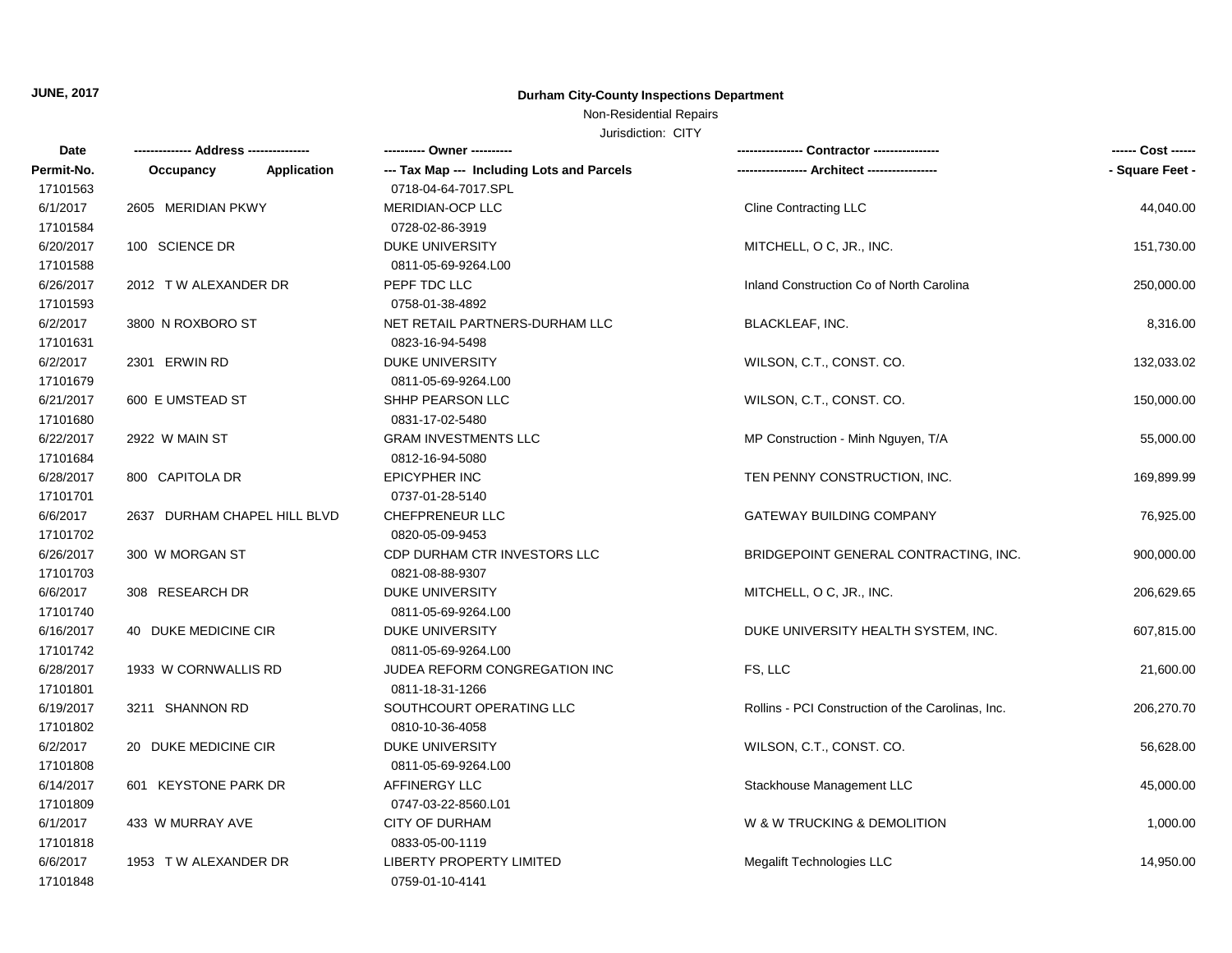# Non-Residential Repairs

| Date       |                              |                                            |                                                 | ------ Cost ------ |
|------------|------------------------------|--------------------------------------------|-------------------------------------------------|--------------------|
| Permit-No. | Occupancy<br>Application     | --- Tax Map --- Including Lots and Parcels |                                                 | - Square Feet -    |
| 6/22/2017  | 308 RESEARCH DR              | <b>DUKE UNIVERSITY</b>                     | LECHASE CONSTRUCTION SERVICES, LLC              | 2,332,119.00       |
| 17101891   |                              | 0811-05-69-9264.L00                        |                                                 |                    |
| 6/6/2017   | 5003 S MIAMI BLVD            | JAMES CAMPBELL COMPANY LLC                 | Command Construction Services, Inc.             | 70,000.00          |
| 17101905   |                              | 0747-02-56-1987                            |                                                 |                    |
| 6/23/2017  | 5821 FARRINGTON RD           | <b>CGL ENTERPRISES LLC</b>                 | Buildex Pro L.L.C.                              | 421,012.17         |
| 17101906   |                              | 0708-01-47-6847                            |                                                 |                    |
| 6/15/2017  | 1009 SLATER RD               | ROC III FAIRLEAD IMPERIAL                  | SPEC-CON, INC.                                  | 362,549.00         |
| 17101921   |                              | 0747-04-64-1395                            |                                                 |                    |
| 6/8/2017   | 5020 NC 55 HWY               | OLL OF 55 LLC                              | <b>GURUKUL LLC. DBA THE LEARNING EXPERIENCE</b> | 0.00               |
| 17101952   |                              | 0728-04-81-9254                            |                                                 |                    |
| 6/29/2017  | 2707 GUESS RD                | CAROLINA REAL ESTATE PARTNERS              | TRIANGLE ENTERPRISES, LLC                       | 112,000.00         |
| 17101985   |                              | 0822-05-19-5624                            |                                                 |                    |
| 6/9/2017   | 4301 EMPEROR BLVD            | DURHAM EXCHANGE PLACE LLC                  | MCDONALD-YORK CONSTRUCTION                      | 5,000.00           |
| 17101990   |                              | 0747-04-63-0075                            |                                                 |                    |
| 6/26/2017  | 5420 DURHAM CHAPEL HILL BLVD | STRAW VALLEY PROJECT LLC                   | <b>Straw Valley Project</b>                     | 700.00             |
| 17102007   |                              | 0800-03-11-0701                            |                                                 |                    |
| 6/28/2017  | 2206 N ROXBORO ST            | <b>ELYRON LLC</b>                          | SECURITY VAULT WORKS INC.                       | 48,255.00          |
| 17102014   |                              | 0832-10-25-8833                            |                                                 |                    |
| 6/19/2017  | 4037 DURHAM CHAPEL HILL BLVD | <b>TARGET CORPORATION</b>                  | TDS CONSTRUCTION, INC.                          | 106,966.00         |
| 17102016   |                              | 0810-10-26-1619                            |                                                 |                    |
| 6/19/2017  | 8210 RENAISSANCE PKWY        | MIDLAND SOUTHPOINT DEVELOPMENT             | TDS CONSTRUCTION, INC.                          | 122,880.00         |
| 17102021   |                              | 0718-03-33-8993                            |                                                 |                    |
| 6/23/2017  | 4301 EMPEROR BLVD            | DURHAM EXCHANGE PLACE LLC                  | MCDONALD-YORK CONSTRUCTION                      | 927,415.00         |
| 17102027   |                              | 0747-04-63-0075                            |                                                 |                    |
| 6/23/2017  | 1520 COOPER ST               | DURHAM PUBLIC SCHOOLS BOARD                | AAR Of North Carolina, Inc.                     | 760,500.00         |
| 17102028   |                              | 0830-06-48-3291                            |                                                 |                    |
| 6/19/2017  | 10 DUKE MEDICINE CIR         | <b>DUKE UNIVERSITY</b>                     | DUKE UNIVERSITY HEALTH SYSTEM, INC.             | 22,539.00          |
| 17102030   |                              | 0811-05-69-9264.L00                        |                                                 |                    |
| 6/22/2017  | 4020 STIRRUP CREEK DR        | ALIDADE TBC 4020 LLC                       | VISION CONTRACTORS, INC.                        | 200,000.00         |
| 17102092   |                              | 0748-02-58-6438                            |                                                 |                    |
| 6/23/2017  | 2415 PRESIDENTIAL DR         | LOVE WILLIAM D III TRUSTEE                 | <b>GREGORY DEVELOPMENT, LLC</b>                 | 57,682.00          |
| 17102094   |                              | 0749-04-71-4737                            |                                                 |                    |
| 6/7/2017   | 707 W MURRAY AVE             | <b>CITY OF DURHAM</b>                      | W & W TRUCKING & DEMOLITION                     | 1,000.00           |
| 17102099   |                              | 0833-05-00-1119                            |                                                 |                    |
| 6/22/2017  | 4613 UNIVERSITY DR           | <b>CORIUM LLC</b>                          | W.L. BISHOP CONSTRUCTION CO                     | 52,899.00          |
| 17102130   |                              | 0810-17-02-6549                            |                                                 |                    |
| 6/27/2017  | 1230 CARPENTER FLETCHER RD   | <b>CITY OF DURHAM</b>                      | DLT Roofing, Inc.                               | 124,673.00         |